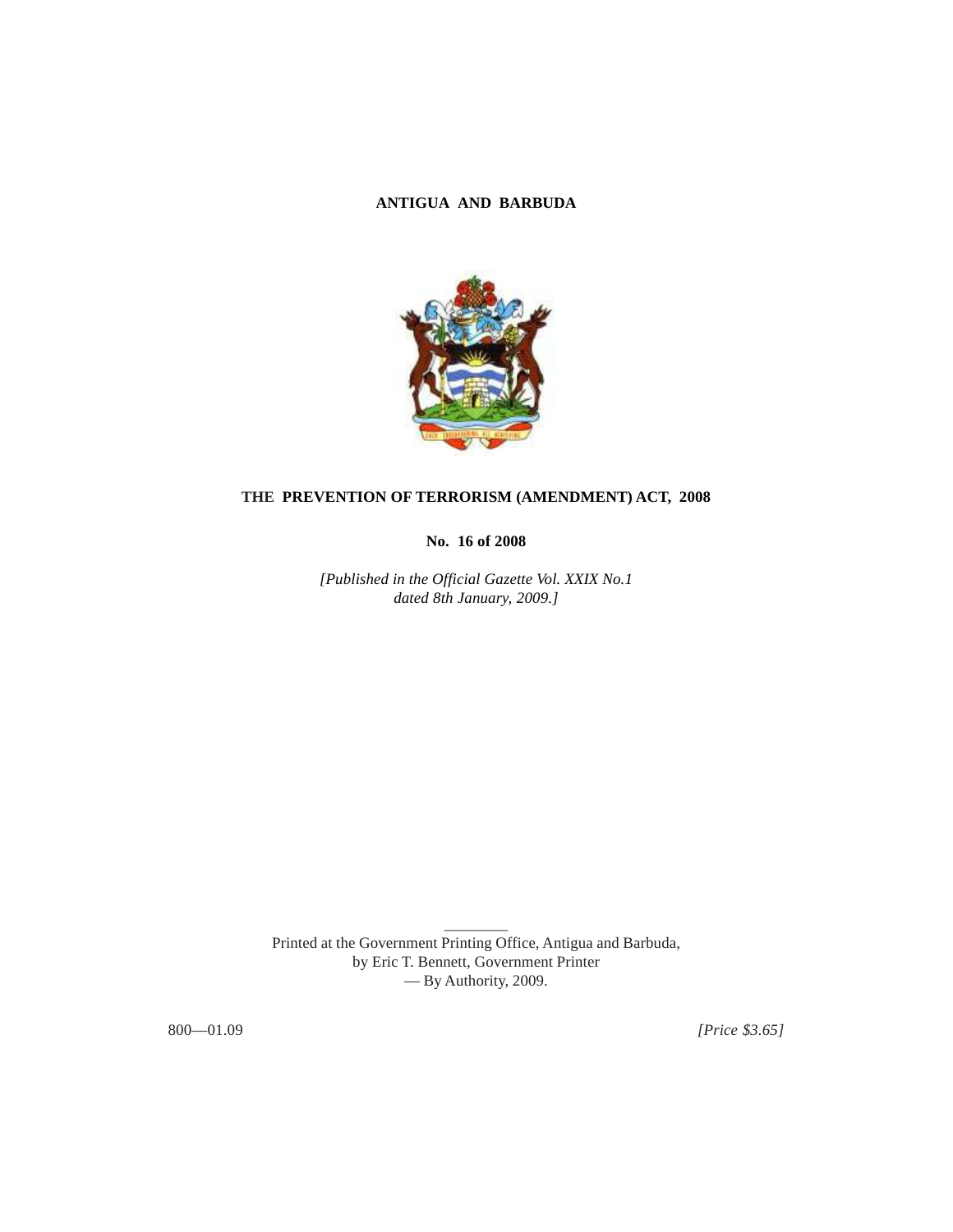*The Prevention of Terrorism (Amendment) Act, 2008.* 2 2 No. 16 of 2008.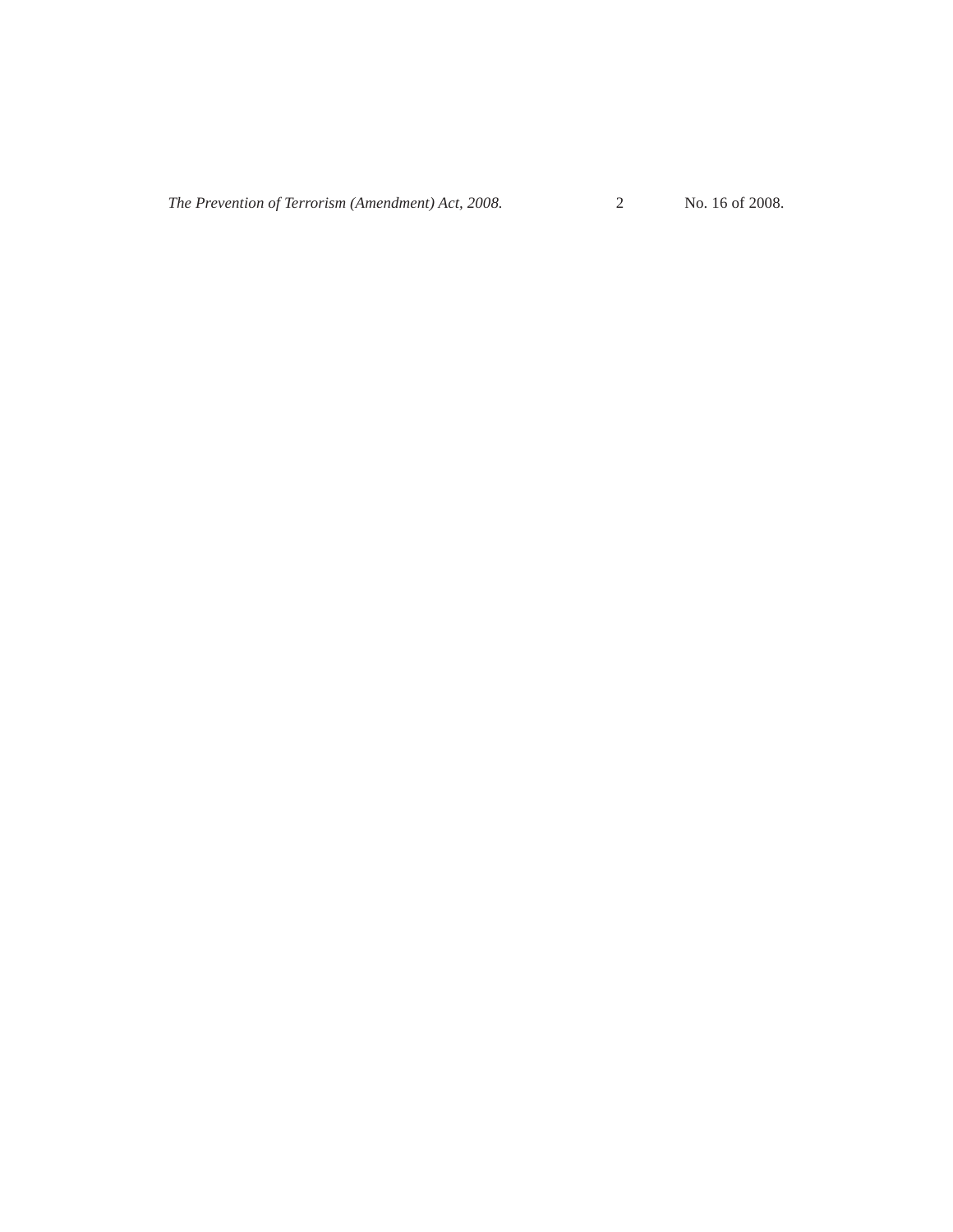## **THE PREVENTION OF TERRORISM (AMENDMENT) ACT, 2008**

## **ARRANGEMENT**

## **Sections**

- 1. Short title.
- 2. Amendment of section 2-Interpretation
- 3. Amendment of section 28-Order for forfeiture of property on conviction of an offence under this Act
- 4. Amendment of section 9-Money laundering
- 5. Amendment of section 33-Duty to disclose information relating to offences and terrorist acts
- 6. Amendment of section 34-Duty to disclose information relating to property of terrorist groups or property used for commission of offences under this Act
- 7. Insertion of section 35A-Review of orders for seizure and restraint of property
- 8. Miscellaneous Amendments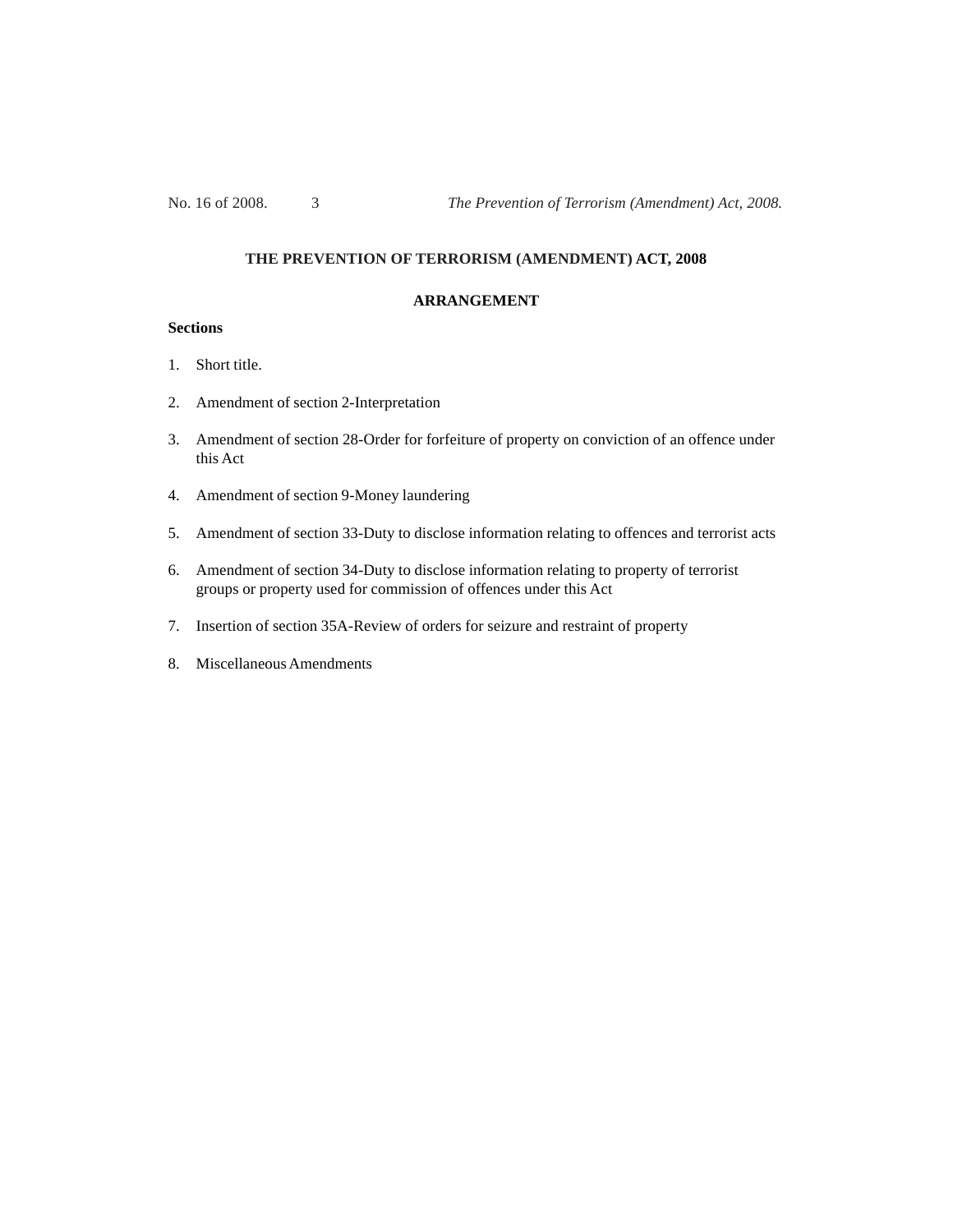*The Prevention of Terrorism (Amendment) Act, 2008.* 4 No. 16 of 2008.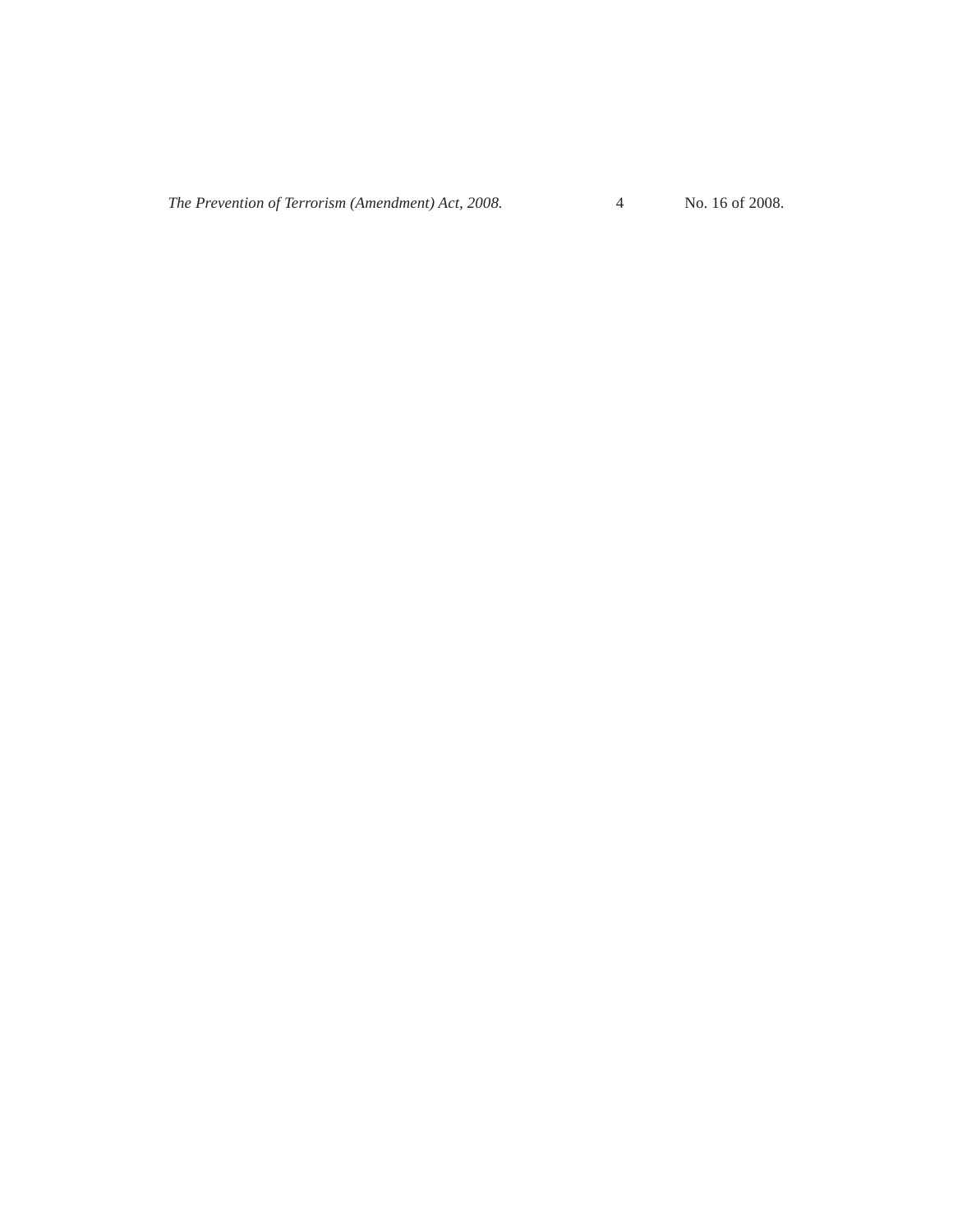No. 16 of 2008. 5 *The Prevention of Terrorism (Amendment) Act, 2008.*



I Assent,

**[ L.S.]**

**Sir. Eustace B. Francis,** *Deputy Governor-General.*

31st December, 2008

#### **ANTIGUAAND BARBUDA**

#### **THE PREVENTION OF TERRORISM (AMENDMENT) ACT, 2008**

#### **No. 16 of 2008**

**AN ACT** to amend the Prevention of Terrorism Act.

**ENACTED** by the Parliament of Antigua and Barbuda as follows:

### **1. Short title**

This Act may be cited as the Prevention of Terrorism (Amendment) Act, 2008.

#### **2. Amendment of section 2-Interpretation**

(1) Section 2 of the Prevention of Terrorism Act 2005 No. 12 of 2005, hereafter referred to as the principal Act is amended as follows—

*(a)* by repealing the definition of "property" and substituting the following—

"property" means assets of every kind, whether corporeal or incorporeal, moveable or immoveable, tangible or intangible, and legal documents or instruments evidencing title to, or interest in, such assets;"

*(b)* by inserting in the correct alphabetical order the following: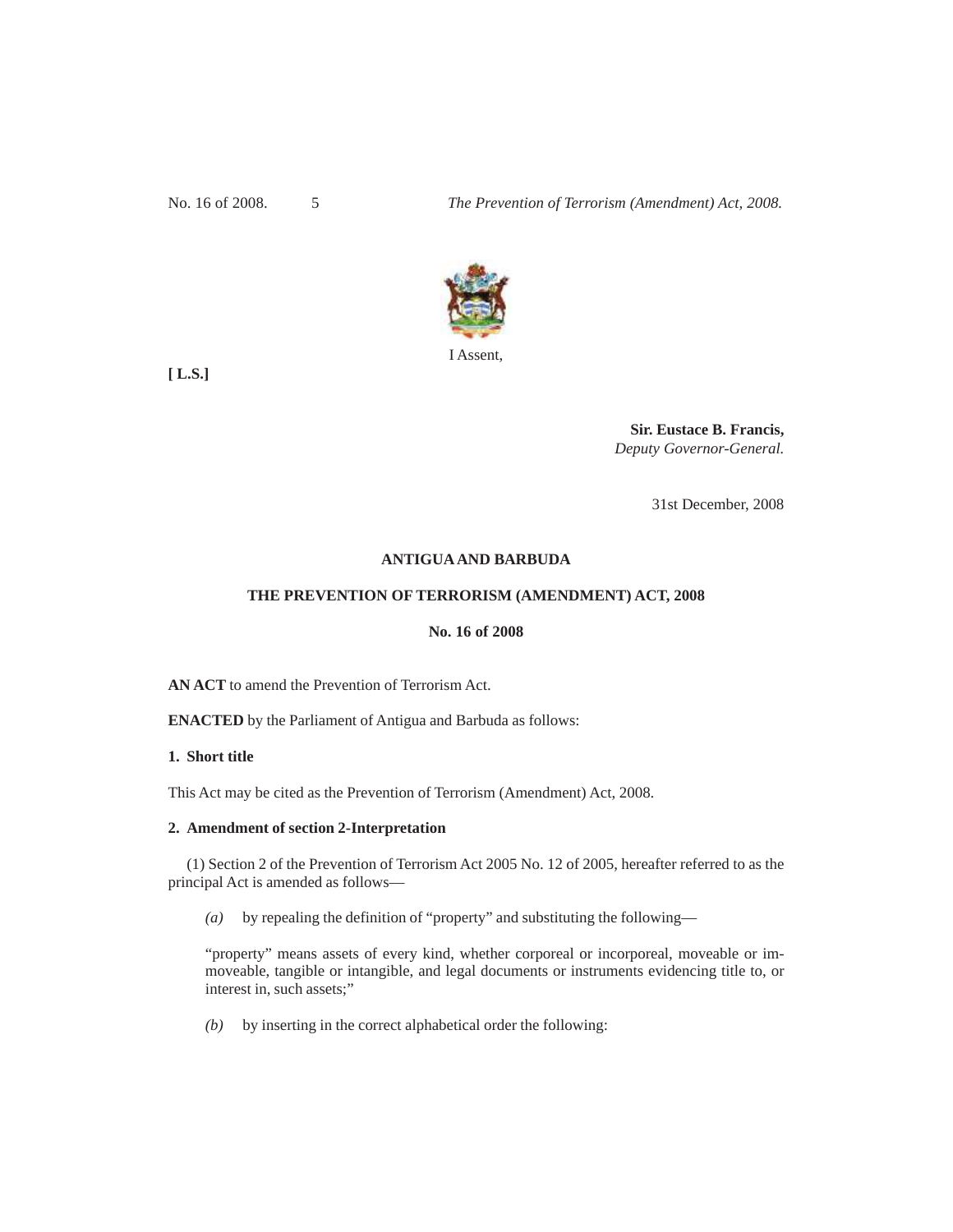""financing of terrorism" includes, without limiting the generality, such conduct as is prohibited by section 6, 7, 8, 9 and 10 of this Act;

"funds" means assets of every kind, whether tangible or intangible, moveable or immoveable however acquired, and legal documents or instruments in any form, including electronic or digital, evidencing title to, or interest in, such funds or other assets, including, but not limited to, bank credits, travellers cheques, bank cheques, money orders, shares, securities, bonds, drafts, or letters of credit, and any interest, dividends or other income on or value accruing from or generated by such funds or other assets;

"person" means any entity, natural or juridical, a corporation, partnership, trust or estate, joint stock company, association, syndicate, joint venture, or other unincorporated organisation or group, capable of acquiring rights or entering into obligations;

"proceeds" means any funds derived from or obtained, directly or indirectly, through the commission of any offence set forth in this Act;"

(2) Section 2 of the principal Act is amended by inserting after subsection (1) the following subsections

"2(2) Knowledge, intent or purpose required as an element of any offence under this Act, as well as the relationship of any proceeds or instrumentalities to a terrorist activity, may be inferred from objective or factual circumstances."

(3) Property collected, offered, made available, provided or delivered in the commission of an offence under this Act shall be considered as proceeds of the offence, and property used in the commission of that offence shall be considered instrumentalities thereof."

#### **3. Amendment of section 9-Money laundering**

Section 9 of the principal Act is amended as follows—

*(a)* by repealing section 9 (3) and substituting the following

 $\degree$ (3) The offences referred to in subsections (1) and (2) are money laundering offences. Application for freezing of related property and the making of ancillary order relating thereto shall be done in accordance with sections 9(4) below."

*(b)* by inserting the following subsection after subsection (3)

"(4) The Supervisory Authority may direct a financial institution in writing to freeze property for a period of up to fourteen days while the Supervisory Authority seeks a freeze order from the court, if satisfied that such property is derived from or connected to a money laundering offence.".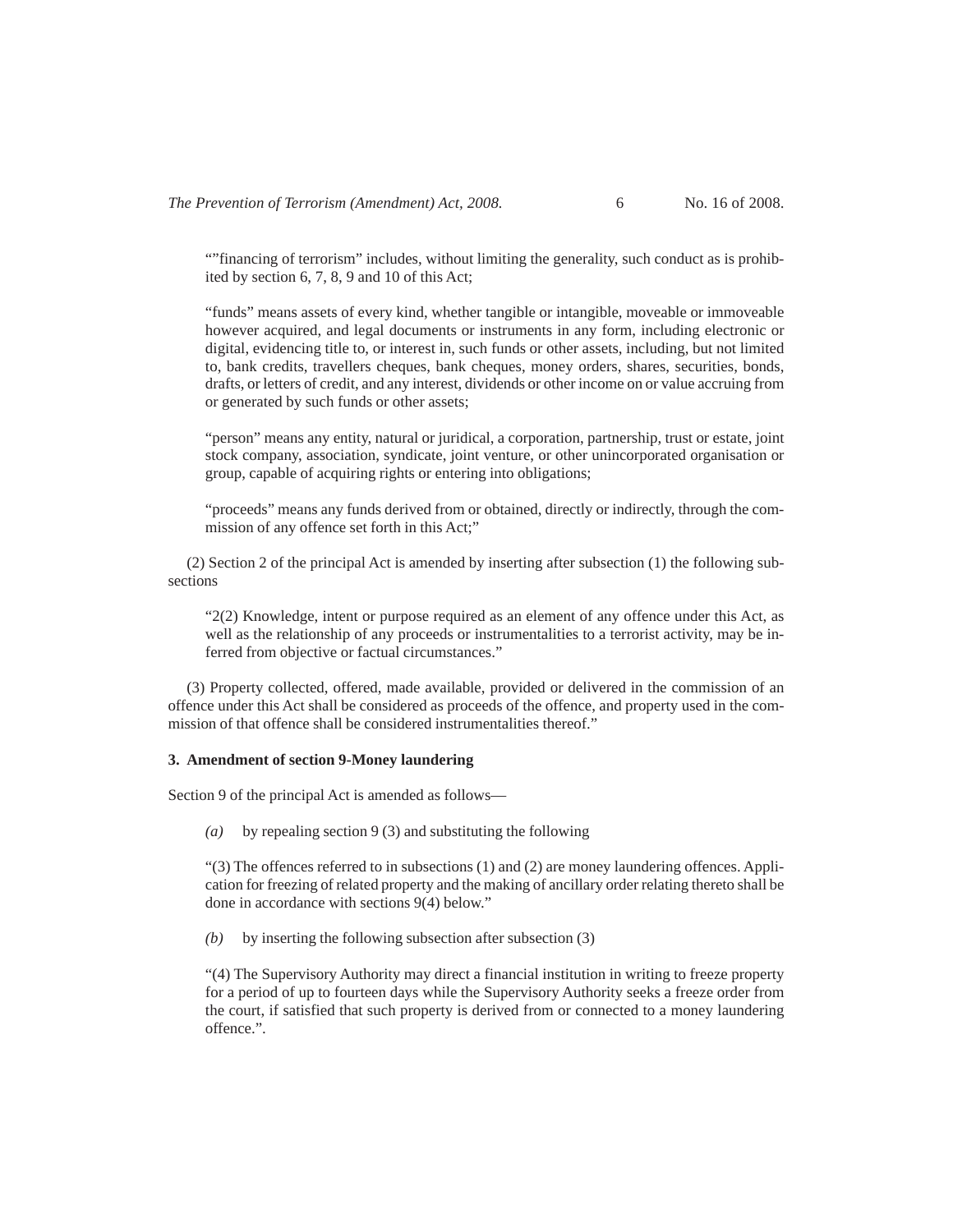### **4. Amendment of section 28-Orders for forfeiture of property on conviction for offences under this Act**

Section 28 of the principal Act is amended by inserting after subsection (3) the following—

"(4) The court may, on the application of the Attorney General, make an order for the payment, out of property forfeited, of such sums as the court considers reasonable, of compensation for the benefit of persons that have suffered loss as a result of any direct or indirect consequence of the offence."

#### **5. Amendment of section 33-Duty to disclose information relating to offences and terrorist acts**

Section 33(1) *(a)* of the principal Act is repealed and substituted by the following—

" $33(1)$  *(a)* preventing the commission or attempted commission by another person, of a terrorist act;"

### **6. Amendment of section 34-Duty to disclose information relating to property of terrorist groups or property used for commission of offences under this Act**

Section 34 of the principal Act is amended as follows:

*(a)* by repealing subsection (3) *(a)* and substituting the following—

" $(3)(a)$  that it is not in possession or control of any property, owned or controlled by or on behalf of a terrorist group or persons suspected of being terrorist organizations, members of terrorist organizations or financiers of terrorism.".

*(b)* by repealing subsection (4) and substituting the following—

"(4) In addition to the requirements of subsection (2), every financial institution shall report, to the Director of the ONDCP, every transaction or proposed transaction which occurs within the course of its activities, and in respect of which there are reasonable grounds to suspect that the transaction or proposed transaction is related to the commission of a terrorist act.".

#### **7. Insertion of section 35A-Review of orders for seizure and restraint of property**

The principal Act is amended by inserting after section 35 the following—

"35A Review of orders for seizure and restraint of property

(1) A person who has an interest in property that was seized under a warrant issued pursuant to section 35 or in respect of which a restraining order was made may, at any time, apply to the Court—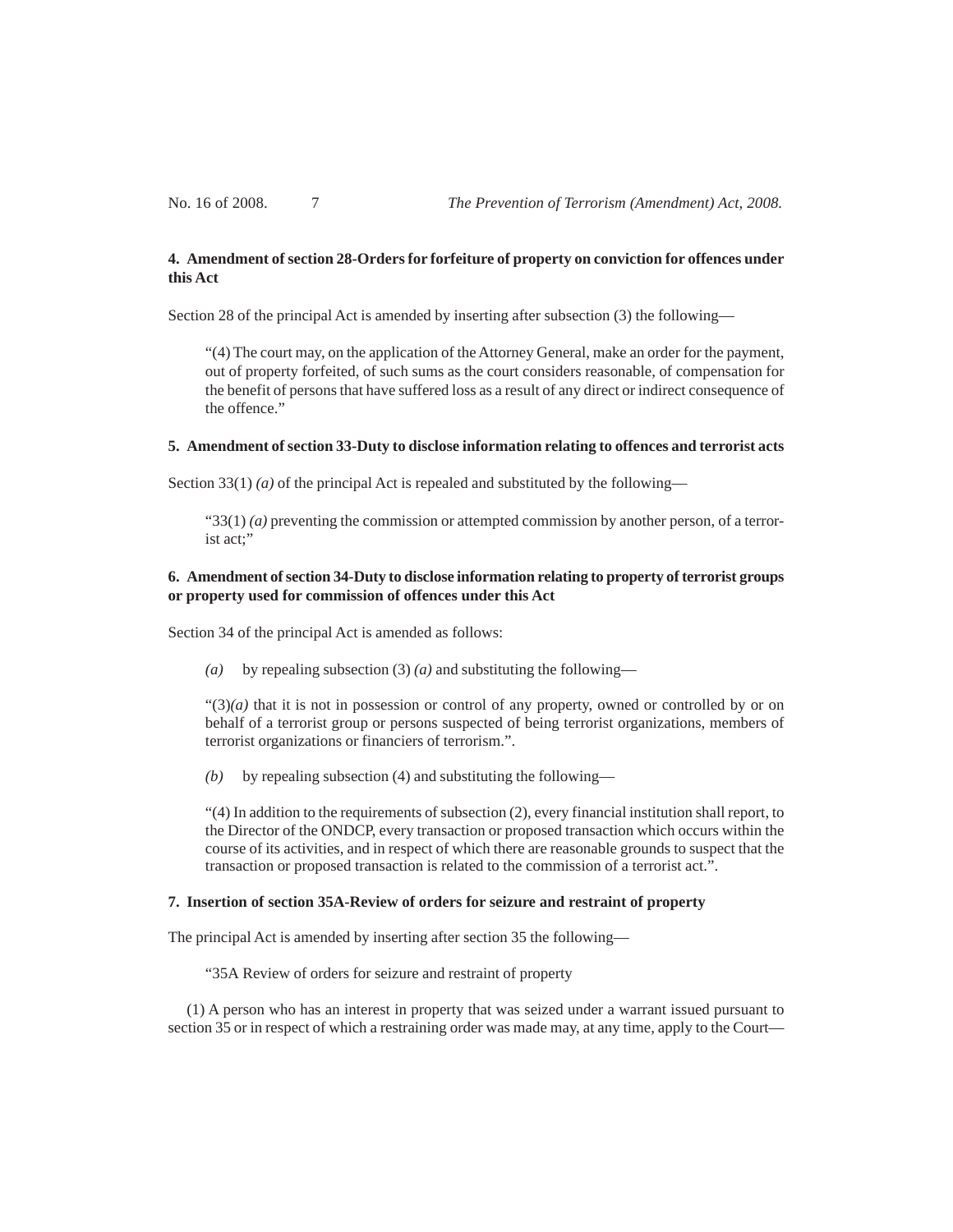- *(a)* for an order under subsection (4); or
- *(b)* for permission to examine the property.

(2) An application made under subsection (1) shall not be heard by the Court unless the applicant has given to the Director of Public Prosecutions at least three days clear notice in writing of the application.

(3) The Court may require notice of the application to be given to, and may hear, any person who, in the opinion of the Court appears to have an interest in the property.

(4) On an application made under subsection (1)*(a)* in respect of any property, the Court may, after hearing the applicant, the Director of Public Prosecutions and any other person to whom notice was given pursuant to subsection (3), order that the property or any part thereof be returned to the applicant or, in the case of a restraining order, revoke the order or vary the order to exclude the property or any interest in the property or any part of it from the application of the order, or make the order subject to such conditions as the Court thinks fit,

- *(a)* if the applicant enters into recognizance before the Court with or without sureties, in such amount and with such conditions, as the Court directs and where the Court considers it appropriate, deposits with the Court such money or other valuable security as the Court directs;
- *(b)* if the conditions referred to in subsection (5) are satisfied; or
- *(c)* for the purpose of—
	- (i) meeting the reasonable living expenses of the person who was in possession of the property at the time the warrant was executed or the order was made or any person who, in the opinion of the Court has an interest in the property and of dependants of that person,
	- (ii) meeting the reasonable business or legal expenses of the person referred to in subparagraph (i).

(5) An order under subsection  $(4)(b)$  in respect of property may be made by the Court if the Court is satisfied—

- *(a)* that a warrant should not have been issued pursuant to section 35 or a restraining order should not have been made in respect of that property; or
- *(b)* that the applicant is the lawful owner of, or lawfully entitled to possession of, the property and appears innocent of any complicity in the commission of an offence under this Act or of any collusion in relation to such an offence; and